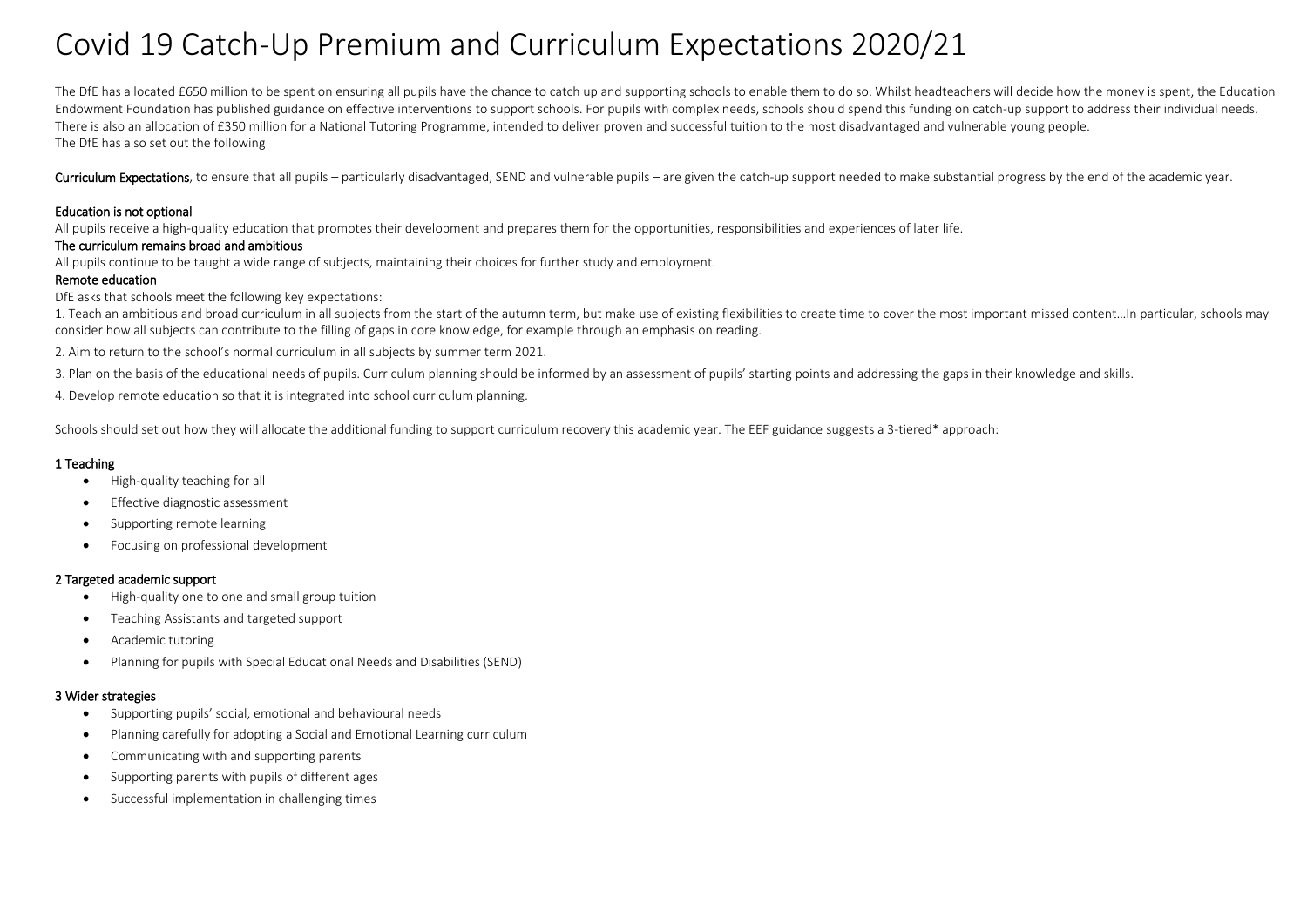| TIER 1 Teaching               |                                           |                                      |                         |                                          |
|-------------------------------|-------------------------------------------|--------------------------------------|-------------------------|------------------------------------------|
| <b>EEF Aspect</b>             | Action                                    | Cost                                 | Who                     | Outcome                                  |
| High-quality teaching for all | Quality First teaching: Teachers are      | SLT, subject leader time, Additional | SLT / ML / All Teachers | All students are engaged and enthused    |
|                               | working collaboratively to improve and    | texts and resources                  |                         | to learn, staff are equally enthusiastic |
|                               | develop our adapted, carefully            | £5000 curriculum budget              |                         | and engaged about making the learning    |
|                               | sequenced, ambitious curriculum for all   | £1000 subject knowledge enhancement  |                         | connected and enjoyable for all.         |
|                               | year groups. This provision allows each   | courses                              |                         | Students make good progress through      |
|                               | student to review, revisit, learn and     | £1000 EYC courses                    |                         | the lessons and sequences of learning    |
|                               | expand their knowledge and skills         |                                      |                         | designed to challenge.                   |
|                               | progressively. Curriculum intent, LTP     |                                      |                         | Students will interact with range of     |
|                               | and MTP have been revisited to ensure     |                                      |                         | assessment strategies so teachers can    |
|                               | all students are able to successfully     |                                      |                         | understand their strengths and areas of  |
|                               | transition back into school following a   |                                      |                         | development.                             |
|                               | prolonged period of time away. A          |                                      |                         | Teachers will continuously develop       |
|                               | review or remote learning will take       |                                      |                         | teaching and learning strategies to      |
|                               | place weekly to determine its success.    |                                      |                         | enhance remote learning provision.       |
|                               | Teachers to continue with development     |                                      |                         |                                          |
|                               | of technology through weekly staff        |                                      |                         |                                          |
|                               | training.                                 |                                      |                         |                                          |
|                               | <b>Continuous CPL: Teachers are</b>       |                                      |                         |                                          |
|                               | continuously developing their             |                                      |                         |                                          |
|                               | knowledge of retrieval practice and       |                                      |                         |                                          |
|                               | assessment and are constructing high      |                                      |                         |                                          |
|                               | level multiple choice low stakes quizzes  |                                      |                         |                                          |
|                               | to enable students to retain the          |                                      |                         |                                          |
|                               | knowledge. Disadvantaged students'        |                                      |                         |                                          |
|                               | books will be read first and 2:1 question |                                      |                         |                                          |
|                               | plus first feedback will be given.        |                                      |                         |                                          |
|                               | Continuous CPL for all teachers and       |                                      |                         |                                          |
|                               | support staff to ensure we are            |                                      |                         |                                          |
|                               | challenging all learners but also we are  |                                      |                         |                                          |
|                               | achieving high levels of engagement.      |                                      |                         |                                          |
|                               | We have focused on 4 areas where staff    |                                      |                         |                                          |
|                               | will continue to develop their teaching   |                                      |                         |                                          |
|                               | practice: recall and retrieval;           |                                      |                         |                                          |
|                               | questioning, modelling and explanation    |                                      |                         |                                          |
|                               | and quality feedback.                     |                                      |                         |                                          |
|                               | KS4 - extended curriculum time in Core    |                                      |                         |                                          |
|                               | subjects and additional period to the     |                                      |                         |                                          |
|                               | school day.                               |                                      |                         |                                          |
|                               | 'Live' lessons in NA6 have a buddy        |                                      |                         |                                          |
|                               | system so teachers and discuss what       |                                      |                         |                                          |
|                               | worked well within the lesson and can     |                                      |                         |                                          |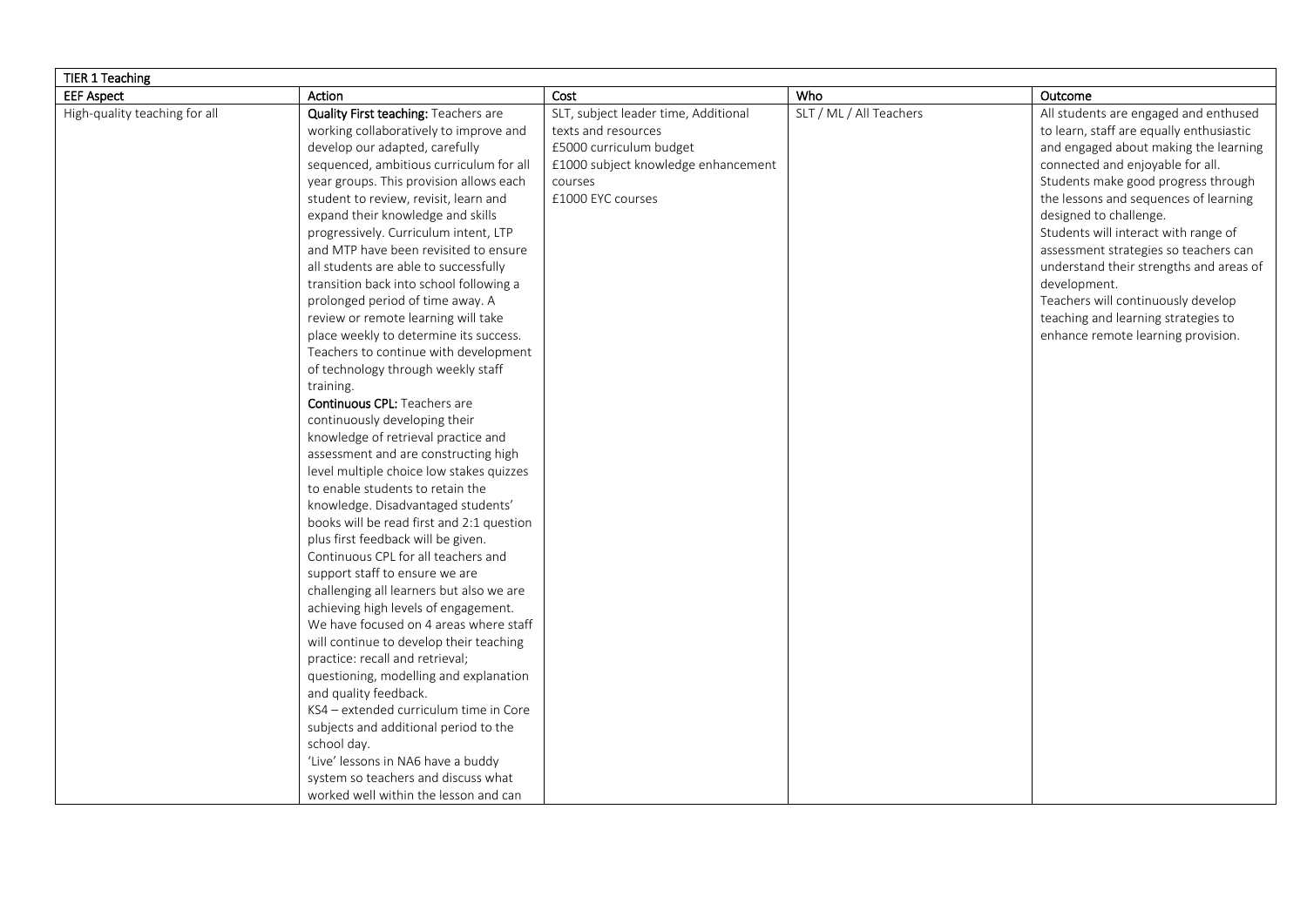|                                 | build on suggested teaching strategies     |                                       |              |                                          |
|---------------------------------|--------------------------------------------|---------------------------------------|--------------|------------------------------------------|
|                                 | to enhance learning on Microsoft           |                                       |              |                                          |
|                                 | Teams.                                     |                                       |              |                                          |
|                                 | Department Development Time:               |                                       |              |                                          |
|                                 | Teachers are purely focused on             |                                       |              |                                          |
|                                 | curriculum development and additional      |                                       |              |                                          |
|                                 | time has been allocated to DDT to allow    |                                       |              |                                          |
|                                 | them to collaboratively plan for high      |                                       |              |                                          |
|                                 | challenging sequences of learning          |                                       |              |                                          |
|                                 | across all year groups.                    |                                       |              |                                          |
|                                 | A whole school focus on oracy: to          |                                       |              |                                          |
|                                 | improve every student's ability to         |                                       |              |                                          |
|                                 | articulate in a variety of situations.     |                                       |              |                                          |
|                                 | 'Live' Crew sessions weekly to maintain    |                                       |              |                                          |
|                                 | contact between teacher and student.       |                                       |              |                                          |
| Effective diagnostic assessment | <b>KIC</b>                                 | Whiteboard and Pens for every student | All Teachers | <b>KIC</b>                               |
|                                 | All departments 'KIC' start every lesson   | inside their learning pack. £2000     |              | Routines are established and students    |
|                                 | with a short review and reflection of      | Visualizers £3000                     |              | are becoming increasingly self-regulated |
|                                 | previous learning as this is paramount in  | Twilight Time (CPD)                   |              | learners, as they are independent in     |
|                                 | improving student's outcomes. The 'K'      |                                       |              | 'KIC' starting their own learning.       |
|                                 | component ensures students are             |                                       |              | Carefully thought out questions are      |
|                                 | recalling in depth powerful knowledge      |                                       |              | then posed and answers are built upon    |
|                                 | that is required to be built up and linked |                                       |              | when bounced around the classroom.       |
|                                 | with new and upcoming knowledge. The       |                                       |              | Students are becoming increasingly       |
|                                 | K also ensures students are actively       |                                       |              | confident in articulating their          |
|                                 | retrieving, and embedding this             |                                       |              | knowledge and reflections while          |
|                                 | knowledge into their long-term memory      |                                       |              | monitoring their own learning.           |
|                                 | which frees up the working memory to       |                                       |              |                                          |
|                                 |                                            |                                       |              | <b>AFL</b>                               |
|                                 | learn new knowledge/skills and reduces     |                                       |              |                                          |
|                                 | cognitive overload. The 'I' component      |                                       |              | Teachers are using a variety of          |
|                                 | allows students to improve their           |                                       |              | questioning techniques to diagnostically |
|                                 | metacognitive regulation and reflect       |                                       |              | assess students understanding. An        |
|                                 | back on how well they feel they learnt     |                                       |              | increased number of teachers are using   |
|                                 | and executed previous learning. This       |                                       |              | the mini whiteboard consistently         |
|                                 | then gives the teacher valuable            |                                       |              | throughout lessons to ensure 100%        |
|                                 | information to inform future planning.     |                                       |              | participation and to pose carefully and  |
|                                 | Finally, the 'C' component stretches       |                                       |              | sophistically thought out questions      |
|                                 | students to think deeper and create a      |                                       |              | which draw out misconceptions.           |
|                                 | question to quiz their team mates based    |                                       |              | When misconceptions or gaps in           |
|                                 | on previously learnt topics.               |                                       |              | learning arise, teachers react           |
|                                 |                                            |                                       |              | immediately unpicking and rectifying     |
|                                 | <b>AFL</b>                                 |                                       |              | misconceptions before moving onto the    |
|                                 | Staff have revisited and explored a        |                                       |              | next component of learning.              |
|                                 | variety of AFL strategies such as mini     |                                       |              |                                          |
|                                 | whiteboards and questioning                |                                       |              | Modelling                                |
|                                 | techniques which are imperative in         |                                       |              | Visualizer have allowed teachers to      |
|                                 | checking learning and identifying          |                                       |              | show all students WAGOLL's, meaning      |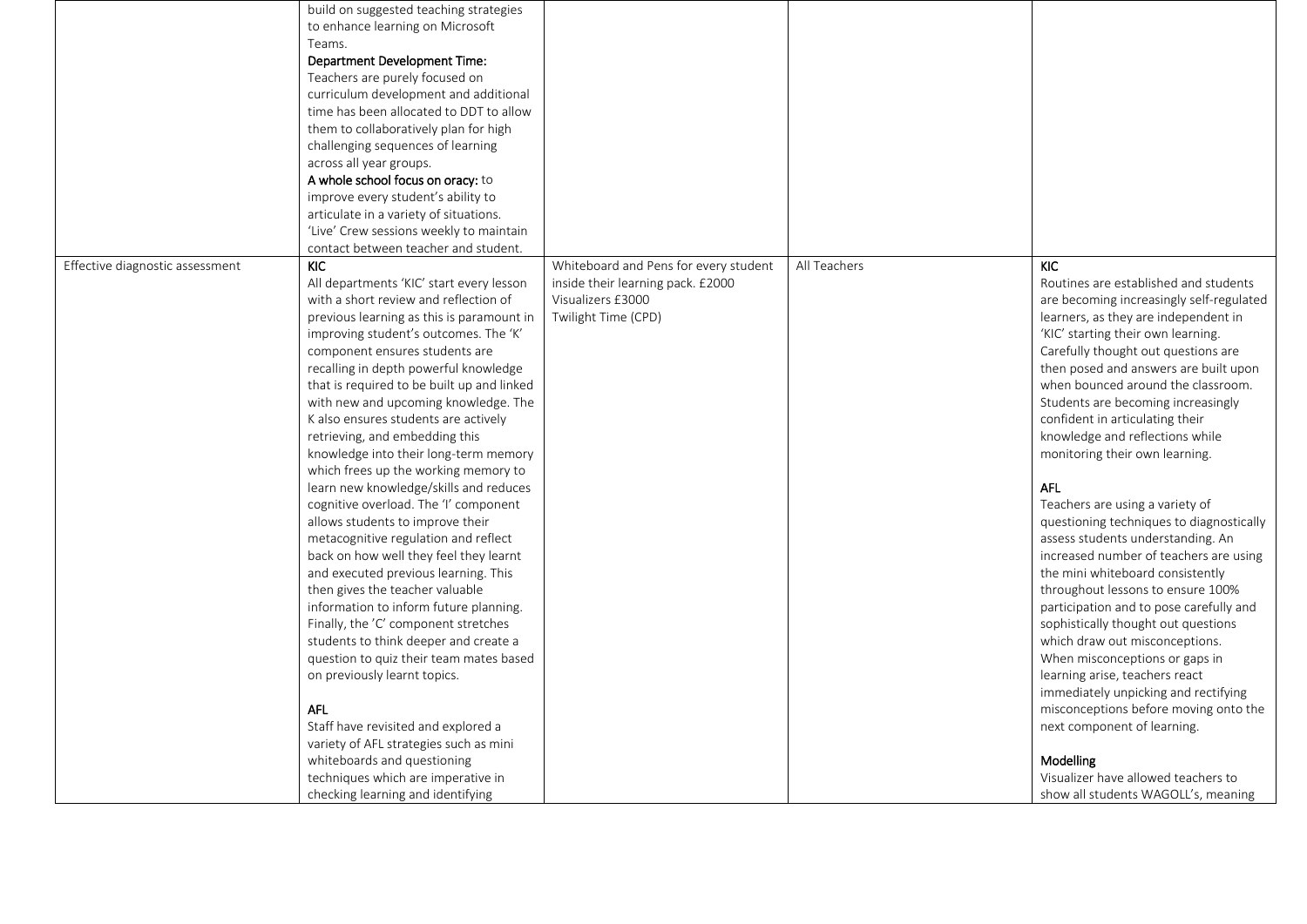|                            | misconceptions especially in the current<br>climate where teachers can't circulate<br>the classroom.<br>Modelling<br>Every teacher has access to a visualizer<br>which allows them to model worked<br>examples to students while articulating<br>their thought process.<br>As students may not understand this<br>the first time, it allows teachers to<br>model and present alternative<br>strategies instantaneously. Visualisers<br>make it easier to make live adjustments<br>but also pitch the lesson at the right<br>level based on AFL.                                                                                                                                                                                                                                                                                                                                                                                                                                                                                                                                                                                                                                                      |                                         |                      | they can give quick group feedback. It<br>has ensured high expectations are<br>maintained, but crucially kept<br>expectations realistic as the students<br>understand they are achievable, which<br>is therefore boosting their motivation<br>and confidence. Students work is also<br>being shown under the visualizer to live<br>mark during the lesson or to give whole<br>class feedback the following lesson. |
|----------------------------|------------------------------------------------------------------------------------------------------------------------------------------------------------------------------------------------------------------------------------------------------------------------------------------------------------------------------------------------------------------------------------------------------------------------------------------------------------------------------------------------------------------------------------------------------------------------------------------------------------------------------------------------------------------------------------------------------------------------------------------------------------------------------------------------------------------------------------------------------------------------------------------------------------------------------------------------------------------------------------------------------------------------------------------------------------------------------------------------------------------------------------------------------------------------------------------------------|-----------------------------------------|----------------------|--------------------------------------------------------------------------------------------------------------------------------------------------------------------------------------------------------------------------------------------------------------------------------------------------------------------------------------------------------------------------------------------------------------------|
| Supporting remote learning | Engagement Strategy: Pastoral Leaders<br>have formed a list of students who do<br>not have appropriate technology and<br>we have managed to allocate 91 laptops<br>and 6 dongles to priority students. All<br>teachers are tracking levels of<br>engagement by logging mini quiz scores<br>and application tasks.<br>We carefully monitor and track all<br>students and ensure our vulnerable<br>learners have access to our on-site<br>provision and online resources are<br>carefully scaffolded.<br>Pastoral Leaders have contacted home<br>to monitor levels of engagement and<br>are making contact home if a student is<br>not engaging with their remote<br>learning. Tracking engagement is also<br>regularly monitored as a whole school<br>approach. We are monitoring how many<br>minutes students are engaging in their<br>remote learning. Achievement Leaders<br>are also contacting students who have<br>not improved after initial contact. Class<br>teachers will now contact students<br>directly if they fall below the required<br>submissions within a week.<br>ICT/Technology support: Teachers and<br>students have also had regular ICT<br>support sharing videos and 'live' | Visualisers to enhance modelling. £3000 | SLT/ML/ All teachers | All learners have access and are<br>completing our remote provision.<br>Teachers are planning effective<br>modelling to feedback to students in all<br>year groups.<br>Teachers will use visualisers/audio and<br>video to support the articulation of the<br>step-by-step approach to develop<br>metacognition and develop<br>understanding of the structure and<br>content of responses.                         |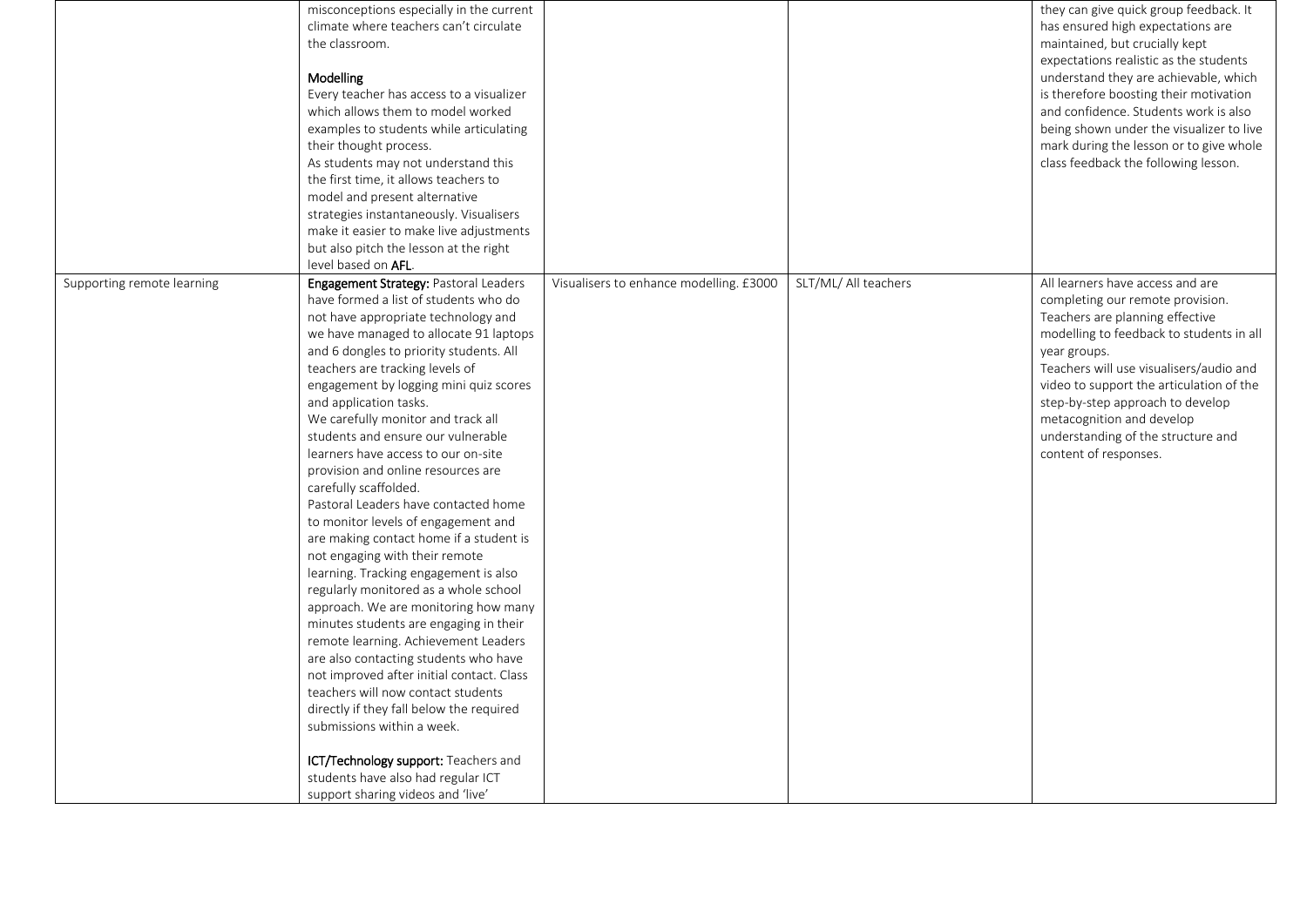|                                      | sessions to support their developing use  |                                     |  |
|--------------------------------------|-------------------------------------------|-------------------------------------|--|
|                                      | of technology so they can continue to     |                                     |  |
|                                      | submit work.                              |                                     |  |
|                                      | The 5 Golden Threads T+L strategy is      |                                     |  |
|                                      | being utilised at home. Teachers are      |                                     |  |
|                                      | teaching via pre-recorded videos/audio    |                                     |  |
|                                      | over PowerPoint whilst utilising          |                                     |  |
|                                      | visualisers to model effective responses. |                                     |  |
|                                      | <b>Continuous CPL weekly</b> – 'Show and  |                                     |  |
|                                      | Shine' - Great Practice shared on 'live'  |                                     |  |
|                                      | team meetings. Additional webinars and    |                                     |  |
|                                      | courses are being taken to ensure the     |                                     |  |
|                                      | provision is of the highest quality. SLT  |                                     |  |
|                                      | attending department meetings to          |                                     |  |
|                                      | support planning for sequenced            |                                     |  |
|                                      | learning.                                 |                                     |  |
| Focusing on professional development | Professional development is identified    | National College subscription £1000 |  |
|                                      | through learning walks and staff voice    |                                     |  |
|                                      | to meet the needs of all staff and        |                                     |  |
|                                      | therefore the needs of students.          |                                     |  |
|                                      | Time is then provided to undertake        |                                     |  |
|                                      | professional learning on the such         |                                     |  |
|                                      | strategies that are outlined above in     |                                     |  |
|                                      | AFL.                                      |                                     |  |
|                                      |                                           |                                     |  |
|                                      | Research informs all professional         |                                     |  |
|                                      | development and is at the forefront in    |                                     |  |
|                                      | ensuring first quality teaching           |                                     |  |
|                                      | experiences within the classroom.         |                                     |  |
|                                      | A teacher toolkit for each pedagogical    |                                     |  |
|                                      | strategy has been created. This           |                                     |  |
|                                      | comprises of research, further reading,   |                                     |  |
|                                      | strategies, staff and student feedback    |                                     |  |
|                                      | and finally reflection space to work      |                                     |  |
|                                      | individually or in DDT.                   |                                     |  |
|                                      |                                           |                                     |  |
|                                      | All staff are linked the to the National  |                                     |  |
|                                      | College CPD which allows them to          |                                     |  |
|                                      | undertake unlimited CPD in the areas      |                                     |  |
|                                      | they wish to focus on.                    |                                     |  |
|                                      |                                           |                                     |  |
|                                      | A Teaching and Learning newsletter is     |                                     |  |
|                                      | created twice a half term to ensure       |                                     |  |
|                                      | which focuses on key teaching and         |                                     |  |
|                                      | learning agendas such as spaced           |                                     |  |
|                                      | retrieval. This feeds into DDT and        |                                     |  |
|                                      | enforces key strategies to embed.         |                                     |  |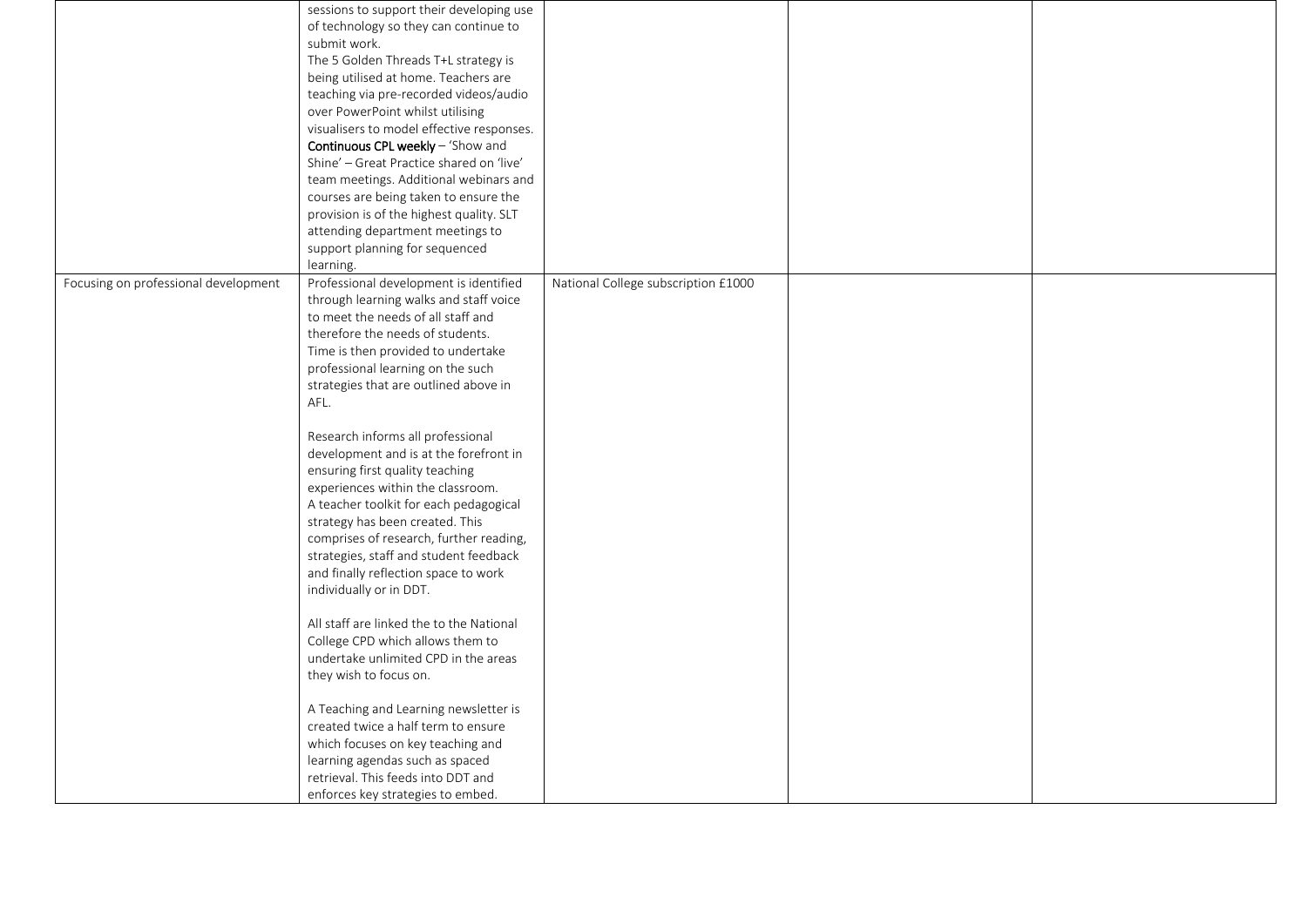| Cost<br>Who<br>Action<br>Outcome<br>SBR / JWO/ RPA<br>The outcome for all of these initiatives<br>Introduction of 1-1 evening tutoring for<br>£20,000<br>group tuition and increased curriculum<br>English, Maths and Science.<br>will be to ensure improved academic<br>time<br>success in line with (or exceeding)<br>Introduction of breakfast study to<br>£6000<br>SBR / RPA / HCO / HLA / ESM / LMO /<br>expected performance for students.<br>support students in key subjects every<br>CWL/JWO<br>day of the week.<br>Introduction of 'period 7' - an<br>SBR / Teachers of Y11<br>No cost (Manipulation of timetable)<br>additional lesson in the timetable to<br>provide additional time for subject<br>areas to catch-up for time lost during<br>lockdown.<br>Teaching Assistants and targeted<br>Effective TA deployment: We have<br>£500 ASDAN qualifications<br>Teaching Assistants/SENCO<br>Students are supported in their<br>learning, enjoy attending school and are<br>effectively deployed Teaching Assistants<br>Additional entry per student £650<br>support<br>supporting the on-site rota and are TT<br>confident when completing their work.<br>to provide 1:1 support. The SENCO has<br>designed a TT where all students who<br>require additional support will continue<br>to have this provision in school. This<br>includes: supporting with access to<br>Teams, support with scaffolding;<br>additional reading provision and well-<br>being/connectivity with others on-site.<br>1:1 contact - TA support. TAs have also<br>been provided with a contact list to<br>support the well-being of students. They<br>can also support them with their<br>remote learning where necessary.<br>Regular monitoring is taking place on a<br>day to day contact for some vulnerable<br>students to ascertain whether they are<br>managing with the work or whether<br>they need to be supported with on-site<br>provision.<br>Bedrock vocabulary programme has<br>been assigned to Year 7/8 LAPs to<br>support with closing the vocabulary gap.<br>Small group intervention allocated for<br>specific students in year 7 and 8. | TIER 2 Targeted Academic Support      |                                       |  |  |
|----------------------------------------------------------------------------------------------------------------------------------------------------------------------------------------------------------------------------------------------------------------------------------------------------------------------------------------------------------------------------------------------------------------------------------------------------------------------------------------------------------------------------------------------------------------------------------------------------------------------------------------------------------------------------------------------------------------------------------------------------------------------------------------------------------------------------------------------------------------------------------------------------------------------------------------------------------------------------------------------------------------------------------------------------------------------------------------------------------------------------------------------------------------------------------------------------------------------------------------------------------------------------------------------------------------------------------------------------------------------------------------------------------------------------------------------------------------------------------------------------------------------------------------------------------------------------------------------------------------------------------------------------------------------------------------------------------------------------------------------------------------------------------------------------------------------------------------------------------------------------------------------------------------------------------------------------------------------------------------------------------------------------------------------------------------------------------------------------------------------------------------------------|---------------------------------------|---------------------------------------|--|--|
|                                                                                                                                                                                                                                                                                                                                                                                                                                                                                                                                                                                                                                                                                                                                                                                                                                                                                                                                                                                                                                                                                                                                                                                                                                                                                                                                                                                                                                                                                                                                                                                                                                                                                                                                                                                                                                                                                                                                                                                                                                                                                                                                                    | <b>EEF Aspect</b>                     |                                       |  |  |
|                                                                                                                                                                                                                                                                                                                                                                                                                                                                                                                                                                                                                                                                                                                                                                                                                                                                                                                                                                                                                                                                                                                                                                                                                                                                                                                                                                                                                                                                                                                                                                                                                                                                                                                                                                                                                                                                                                                                                                                                                                                                                                                                                    | High-quality academic tutoring, small |                                       |  |  |
|                                                                                                                                                                                                                                                                                                                                                                                                                                                                                                                                                                                                                                                                                                                                                                                                                                                                                                                                                                                                                                                                                                                                                                                                                                                                                                                                                                                                                                                                                                                                                                                                                                                                                                                                                                                                                                                                                                                                                                                                                                                                                                                                                    |                                       |                                       |  |  |
|                                                                                                                                                                                                                                                                                                                                                                                                                                                                                                                                                                                                                                                                                                                                                                                                                                                                                                                                                                                                                                                                                                                                                                                                                                                                                                                                                                                                                                                                                                                                                                                                                                                                                                                                                                                                                                                                                                                                                                                                                                                                                                                                                    |                                       |                                       |  |  |
|                                                                                                                                                                                                                                                                                                                                                                                                                                                                                                                                                                                                                                                                                                                                                                                                                                                                                                                                                                                                                                                                                                                                                                                                                                                                                                                                                                                                                                                                                                                                                                                                                                                                                                                                                                                                                                                                                                                                                                                                                                                                                                                                                    |                                       |                                       |  |  |
|                                                                                                                                                                                                                                                                                                                                                                                                                                                                                                                                                                                                                                                                                                                                                                                                                                                                                                                                                                                                                                                                                                                                                                                                                                                                                                                                                                                                                                                                                                                                                                                                                                                                                                                                                                                                                                                                                                                                                                                                                                                                                                                                                    |                                       |                                       |  |  |
|                                                                                                                                                                                                                                                                                                                                                                                                                                                                                                                                                                                                                                                                                                                                                                                                                                                                                                                                                                                                                                                                                                                                                                                                                                                                                                                                                                                                                                                                                                                                                                                                                                                                                                                                                                                                                                                                                                                                                                                                                                                                                                                                                    |                                       |                                       |  |  |
|                                                                                                                                                                                                                                                                                                                                                                                                                                                                                                                                                                                                                                                                                                                                                                                                                                                                                                                                                                                                                                                                                                                                                                                                                                                                                                                                                                                                                                                                                                                                                                                                                                                                                                                                                                                                                                                                                                                                                                                                                                                                                                                                                    |                                       |                                       |  |  |
|                                                                                                                                                                                                                                                                                                                                                                                                                                                                                                                                                                                                                                                                                                                                                                                                                                                                                                                                                                                                                                                                                                                                                                                                                                                                                                                                                                                                                                                                                                                                                                                                                                                                                                                                                                                                                                                                                                                                                                                                                                                                                                                                                    |                                       |                                       |  |  |
|                                                                                                                                                                                                                                                                                                                                                                                                                                                                                                                                                                                                                                                                                                                                                                                                                                                                                                                                                                                                                                                                                                                                                                                                                                                                                                                                                                                                                                                                                                                                                                                                                                                                                                                                                                                                                                                                                                                                                                                                                                                                                                                                                    |                                       |                                       |  |  |
|                                                                                                                                                                                                                                                                                                                                                                                                                                                                                                                                                                                                                                                                                                                                                                                                                                                                                                                                                                                                                                                                                                                                                                                                                                                                                                                                                                                                                                                                                                                                                                                                                                                                                                                                                                                                                                                                                                                                                                                                                                                                                                                                                    |                                       |                                       |  |  |
|                                                                                                                                                                                                                                                                                                                                                                                                                                                                                                                                                                                                                                                                                                                                                                                                                                                                                                                                                                                                                                                                                                                                                                                                                                                                                                                                                                                                                                                                                                                                                                                                                                                                                                                                                                                                                                                                                                                                                                                                                                                                                                                                                    |                                       |                                       |  |  |
|                                                                                                                                                                                                                                                                                                                                                                                                                                                                                                                                                                                                                                                                                                                                                                                                                                                                                                                                                                                                                                                                                                                                                                                                                                                                                                                                                                                                                                                                                                                                                                                                                                                                                                                                                                                                                                                                                                                                                                                                                                                                                                                                                    |                                       |                                       |  |  |
|                                                                                                                                                                                                                                                                                                                                                                                                                                                                                                                                                                                                                                                                                                                                                                                                                                                                                                                                                                                                                                                                                                                                                                                                                                                                                                                                                                                                                                                                                                                                                                                                                                                                                                                                                                                                                                                                                                                                                                                                                                                                                                                                                    |                                       |                                       |  |  |
|                                                                                                                                                                                                                                                                                                                                                                                                                                                                                                                                                                                                                                                                                                                                                                                                                                                                                                                                                                                                                                                                                                                                                                                                                                                                                                                                                                                                                                                                                                                                                                                                                                                                                                                                                                                                                                                                                                                                                                                                                                                                                                                                                    |                                       |                                       |  |  |
|                                                                                                                                                                                                                                                                                                                                                                                                                                                                                                                                                                                                                                                                                                                                                                                                                                                                                                                                                                                                                                                                                                                                                                                                                                                                                                                                                                                                                                                                                                                                                                                                                                                                                                                                                                                                                                                                                                                                                                                                                                                                                                                                                    |                                       |                                       |  |  |
|                                                                                                                                                                                                                                                                                                                                                                                                                                                                                                                                                                                                                                                                                                                                                                                                                                                                                                                                                                                                                                                                                                                                                                                                                                                                                                                                                                                                                                                                                                                                                                                                                                                                                                                                                                                                                                                                                                                                                                                                                                                                                                                                                    |                                       |                                       |  |  |
|                                                                                                                                                                                                                                                                                                                                                                                                                                                                                                                                                                                                                                                                                                                                                                                                                                                                                                                                                                                                                                                                                                                                                                                                                                                                                                                                                                                                                                                                                                                                                                                                                                                                                                                                                                                                                                                                                                                                                                                                                                                                                                                                                    |                                       |                                       |  |  |
|                                                                                                                                                                                                                                                                                                                                                                                                                                                                                                                                                                                                                                                                                                                                                                                                                                                                                                                                                                                                                                                                                                                                                                                                                                                                                                                                                                                                                                                                                                                                                                                                                                                                                                                                                                                                                                                                                                                                                                                                                                                                                                                                                    |                                       |                                       |  |  |
|                                                                                                                                                                                                                                                                                                                                                                                                                                                                                                                                                                                                                                                                                                                                                                                                                                                                                                                                                                                                                                                                                                                                                                                                                                                                                                                                                                                                                                                                                                                                                                                                                                                                                                                                                                                                                                                                                                                                                                                                                                                                                                                                                    |                                       |                                       |  |  |
|                                                                                                                                                                                                                                                                                                                                                                                                                                                                                                                                                                                                                                                                                                                                                                                                                                                                                                                                                                                                                                                                                                                                                                                                                                                                                                                                                                                                                                                                                                                                                                                                                                                                                                                                                                                                                                                                                                                                                                                                                                                                                                                                                    |                                       |                                       |  |  |
|                                                                                                                                                                                                                                                                                                                                                                                                                                                                                                                                                                                                                                                                                                                                                                                                                                                                                                                                                                                                                                                                                                                                                                                                                                                                                                                                                                                                                                                                                                                                                                                                                                                                                                                                                                                                                                                                                                                                                                                                                                                                                                                                                    |                                       |                                       |  |  |
|                                                                                                                                                                                                                                                                                                                                                                                                                                                                                                                                                                                                                                                                                                                                                                                                                                                                                                                                                                                                                                                                                                                                                                                                                                                                                                                                                                                                                                                                                                                                                                                                                                                                                                                                                                                                                                                                                                                                                                                                                                                                                                                                                    |                                       |                                       |  |  |
|                                                                                                                                                                                                                                                                                                                                                                                                                                                                                                                                                                                                                                                                                                                                                                                                                                                                                                                                                                                                                                                                                                                                                                                                                                                                                                                                                                                                                                                                                                                                                                                                                                                                                                                                                                                                                                                                                                                                                                                                                                                                                                                                                    |                                       |                                       |  |  |
|                                                                                                                                                                                                                                                                                                                                                                                                                                                                                                                                                                                                                                                                                                                                                                                                                                                                                                                                                                                                                                                                                                                                                                                                                                                                                                                                                                                                                                                                                                                                                                                                                                                                                                                                                                                                                                                                                                                                                                                                                                                                                                                                                    |                                       |                                       |  |  |
|                                                                                                                                                                                                                                                                                                                                                                                                                                                                                                                                                                                                                                                                                                                                                                                                                                                                                                                                                                                                                                                                                                                                                                                                                                                                                                                                                                                                                                                                                                                                                                                                                                                                                                                                                                                                                                                                                                                                                                                                                                                                                                                                                    |                                       |                                       |  |  |
|                                                                                                                                                                                                                                                                                                                                                                                                                                                                                                                                                                                                                                                                                                                                                                                                                                                                                                                                                                                                                                                                                                                                                                                                                                                                                                                                                                                                                                                                                                                                                                                                                                                                                                                                                                                                                                                                                                                                                                                                                                                                                                                                                    |                                       |                                       |  |  |
|                                                                                                                                                                                                                                                                                                                                                                                                                                                                                                                                                                                                                                                                                                                                                                                                                                                                                                                                                                                                                                                                                                                                                                                                                                                                                                                                                                                                                                                                                                                                                                                                                                                                                                                                                                                                                                                                                                                                                                                                                                                                                                                                                    |                                       |                                       |  |  |
|                                                                                                                                                                                                                                                                                                                                                                                                                                                                                                                                                                                                                                                                                                                                                                                                                                                                                                                                                                                                                                                                                                                                                                                                                                                                                                                                                                                                                                                                                                                                                                                                                                                                                                                                                                                                                                                                                                                                                                                                                                                                                                                                                    |                                       |                                       |  |  |
|                                                                                                                                                                                                                                                                                                                                                                                                                                                                                                                                                                                                                                                                                                                                                                                                                                                                                                                                                                                                                                                                                                                                                                                                                                                                                                                                                                                                                                                                                                                                                                                                                                                                                                                                                                                                                                                                                                                                                                                                                                                                                                                                                    |                                       |                                       |  |  |
|                                                                                                                                                                                                                                                                                                                                                                                                                                                                                                                                                                                                                                                                                                                                                                                                                                                                                                                                                                                                                                                                                                                                                                                                                                                                                                                                                                                                                                                                                                                                                                                                                                                                                                                                                                                                                                                                                                                                                                                                                                                                                                                                                    |                                       |                                       |  |  |
|                                                                                                                                                                                                                                                                                                                                                                                                                                                                                                                                                                                                                                                                                                                                                                                                                                                                                                                                                                                                                                                                                                                                                                                                                                                                                                                                                                                                                                                                                                                                                                                                                                                                                                                                                                                                                                                                                                                                                                                                                                                                                                                                                    |                                       |                                       |  |  |
|                                                                                                                                                                                                                                                                                                                                                                                                                                                                                                                                                                                                                                                                                                                                                                                                                                                                                                                                                                                                                                                                                                                                                                                                                                                                                                                                                                                                                                                                                                                                                                                                                                                                                                                                                                                                                                                                                                                                                                                                                                                                                                                                                    |                                       |                                       |  |  |
|                                                                                                                                                                                                                                                                                                                                                                                                                                                                                                                                                                                                                                                                                                                                                                                                                                                                                                                                                                                                                                                                                                                                                                                                                                                                                                                                                                                                                                                                                                                                                                                                                                                                                                                                                                                                                                                                                                                                                                                                                                                                                                                                                    |                                       |                                       |  |  |
|                                                                                                                                                                                                                                                                                                                                                                                                                                                                                                                                                                                                                                                                                                                                                                                                                                                                                                                                                                                                                                                                                                                                                                                                                                                                                                                                                                                                                                                                                                                                                                                                                                                                                                                                                                                                                                                                                                                                                                                                                                                                                                                                                    |                                       |                                       |  |  |
|                                                                                                                                                                                                                                                                                                                                                                                                                                                                                                                                                                                                                                                                                                                                                                                                                                                                                                                                                                                                                                                                                                                                                                                                                                                                                                                                                                                                                                                                                                                                                                                                                                                                                                                                                                                                                                                                                                                                                                                                                                                                                                                                                    |                                       |                                       |  |  |
|                                                                                                                                                                                                                                                                                                                                                                                                                                                                                                                                                                                                                                                                                                                                                                                                                                                                                                                                                                                                                                                                                                                                                                                                                                                                                                                                                                                                                                                                                                                                                                                                                                                                                                                                                                                                                                                                                                                                                                                                                                                                                                                                                    |                                       |                                       |  |  |
|                                                                                                                                                                                                                                                                                                                                                                                                                                                                                                                                                                                                                                                                                                                                                                                                                                                                                                                                                                                                                                                                                                                                                                                                                                                                                                                                                                                                                                                                                                                                                                                                                                                                                                                                                                                                                                                                                                                                                                                                                                                                                                                                                    |                                       |                                       |  |  |
| Adapted curriculum focusing on self-                                                                                                                                                                                                                                                                                                                                                                                                                                                                                                                                                                                                                                                                                                                                                                                                                                                                                                                                                                                                                                                                                                                                                                                                                                                                                                                                                                                                                                                                                                                                                                                                                                                                                                                                                                                                                                                                                                                                                                                                                                                                                                               |                                       |                                       |  |  |
|                                                                                                                                                                                                                                                                                                                                                                                                                                                                                                                                                                                                                                                                                                                                                                                                                                                                                                                                                                                                                                                                                                                                                                                                                                                                                                                                                                                                                                                                                                                                                                                                                                                                                                                                                                                                                                                                                                                                                                                                                                                                                                                                                    |                                       | regulation, social awareness and life |  |  |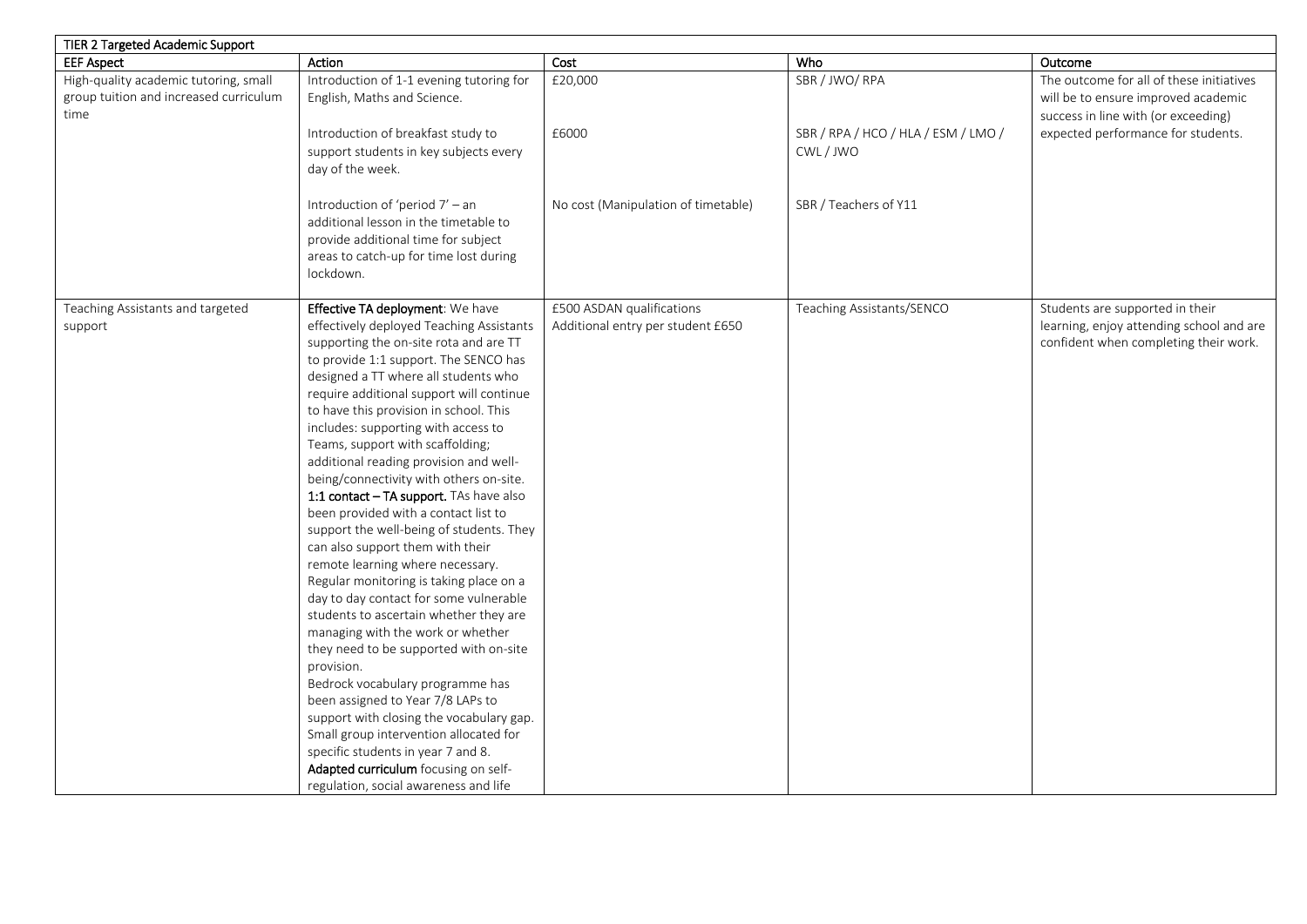|                                           | skills is being mapped across the 5 year  |                                    |  |
|-------------------------------------------|-------------------------------------------|------------------------------------|--|
|                                           | curriculum.                               |                                    |  |
| Planning for pupils with Special          | Reading aloud: Teachers are providing     | SENCO/Care Assistants/All Teachers |  |
| <b>Educational Needs and Disabilities</b> | mini-quizzes through Microsoft Forms -    |                                    |  |
| (SEND)                                    | this allows the student to listen to the  |                                    |  |
|                                           | question being read aloud; this           |                                    |  |
|                                           | supporting those students who usually     |                                    |  |
|                                           | have a reader in class. Teachers are also |                                    |  |
|                                           | reading aloud any longer extracts to      |                                    |  |
|                                           | allow students to access them. Where      |                                    |  |
|                                           | copyright allows, texts are also being    |                                    |  |
|                                           | read aloud by their class teacher. The    |                                    |  |
|                                           | Inclusion team have a contact list to     |                                    |  |
|                                           | support students and to have              |                                    |  |
|                                           | personalised submit with their work but   |                                    |  |
|                                           | also well-being conversations.            |                                    |  |
|                                           | Student progress.                         |                                    |  |
|                                           | Daily contact/Weekly contact: All         |                                    |  |
|                                           | students will receive a telephone call    |                                    |  |
|                                           | and a check-in for their well-being       |                                    |  |
|                                           | Care Assistants have weekly contact       |                                    |  |
|                                           | with students.                            |                                    |  |

| TIER 3 Wider Strategies                  |                                           |                   |                     |                                      |
|------------------------------------------|-------------------------------------------|-------------------|---------------------|--------------------------------------|
| <b>EEF Aspect</b>                        | Action                                    | Cost              | Who                 | Outcome                              |
| Supporting pupils' social, emotional and | Additional needs of students were         | £24,000 per annum | ARA                 | Pastoral Leader appointed in October |
| behavioural needs                        | increased by COVID in terms of mental     |                   |                     | 2020.                                |
|                                          | well-being, bereavement and emotional     |                   |                     |                                      |
|                                          | support. The academy also had to          |                   |                     |                                      |
|                                          | devise a system for managing              |                   |                     |                                      |
|                                          | suspecting COVID cases in school. This is |                   |                     |                                      |
|                                          | known as COVID on-call and placed         |                   |                     |                                      |
|                                          | higher demands on the Pastoral            |                   |                     |                                      |
|                                          | Leaders. An additional Pastoral Leader    |                   |                     |                                      |
|                                          | post was created to allow the academy     |                   |                     |                                      |
|                                          | to have a Pastoral Leader per year        |                   |                     |                                      |
|                                          | group and absorb any extra                |                   |                     |                                      |
|                                          | responsibilities that were generated as   |                   |                     |                                      |
|                                          | a result of COVID.                        |                   |                     |                                      |
|                                          | -PSHE curriculum designed to include a    | £250              | ADA/AL/Crew leaders | Students have an increased awareness |
| Planning carefully for adopting a Social | back to school unit that tackled the      |                   |                     | of the impact of COVID-19 and        |
| and Emotional Learning curriculum        | impact and effects of COVID-19 and        |                   |                     | Lockdown on mental health, they have |
|                                          | how we move forward                       |                   |                     | increased support and knowledge of   |
|                                          | -Revised PSHE curriculum plan to          |                   |                     | how to support mental health.        |
|                                          | include social and emotional learning     |                   |                     |                                      |
|                                          | -Pupil well-being newsletter              |                   |                     |                                      |